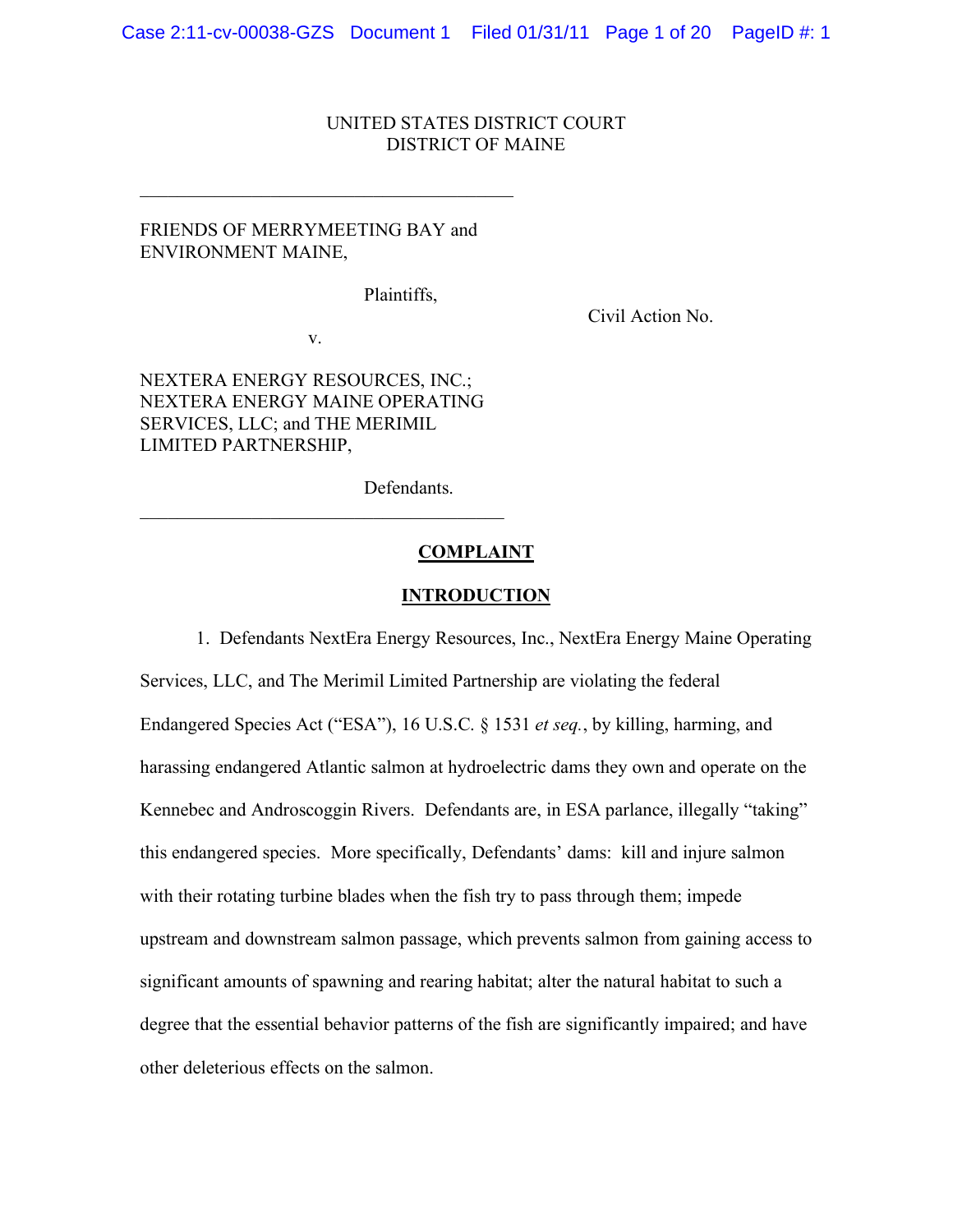2. The ESA allows the National Marine Fisheries Service ("NMFS") and United States Fish and Wildlife Service ("USFWS") (collectively, the "Services"), under certain circumstances, to authorize an otherwise prohibited taking of an endangered species "if such taking is incidental to, and not the purpose of, the carrying out of an otherwise lawful activity." 16 U.S.C. § 1539(a)(1)(B). Defendants do not have authorization from the Services to commit an incidental take of salmon at their dams.

3. Defendants are also violating federal Clean Water Act ("CWA") water quality certifications issued for their Kennebec River dams. These certifications prohibit Defendants from allowing downstream-migrating adult salmon and adult shad to pass through the turbines of these dams unless Defendants have conducted studies proving that such passage does not result in significant injury or mortality. Although Defendants are allowing adult salmon and adult shad to pass through their turbines, they have not conducted the requisite studies. Plaintiffs believe such studies would show that turbine passage results in significant injury and mortality, as other studies have shown.

4. Neither the federal nor state government has taken enforcement action against Defendants to redress these violations. However, Congress authorized citizens to bring "citizen suits" in United States District Courts to enforce the ESA and CWA directly against violators. 16 U.S.C. § 1540(g) (ESA citizen suit provision); 33 U.S.C. § 1365 (CWA citizen suit provision).

5. Defendants' dams are a major reason the Kennebec and Androscoggin populations of salmon have declined to perilously low levels. Although they have long been aware of this fact, Defendants have not taken a number of basic, feasible steps, such as keeping fish from swimming into their spinning turbine blades, that would reduce the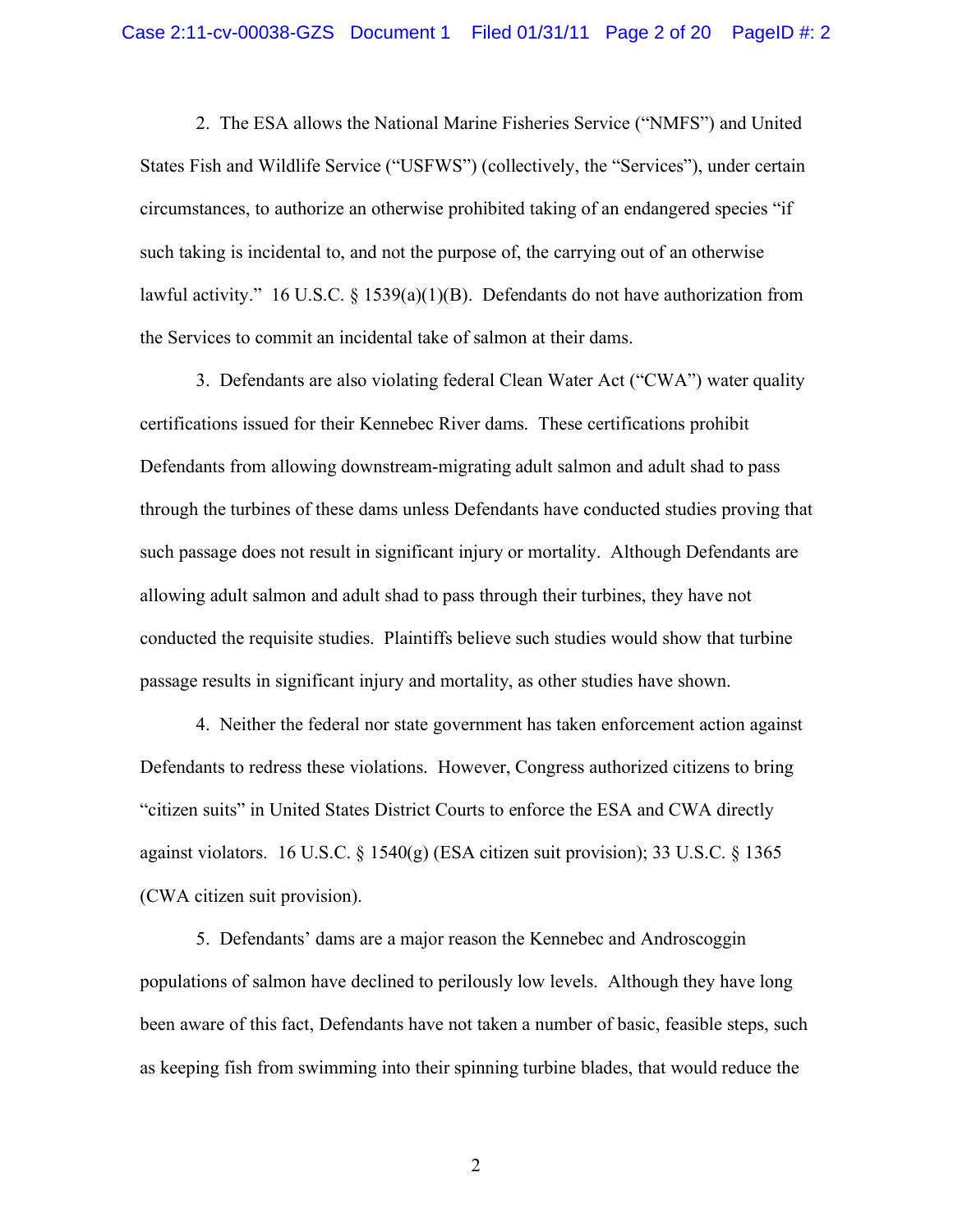detrimental effects of their dams on these endangered populations. Without a court order directing them to so, Defendants will not comply expeditiously with the ESA and their CWA water quality certifications.

#### **PARTIES**

6. Plaintiff Friends of Merrymeeting Bay ("FOMB") is a non-profit Maine corporation with over 400 members. FOMB is dedicated to preserving the ecological, aesthetic, historical, recreational, and commercial values of Maine's Merrymeeting Bay and its watershed, which includes the Kennebec and Androscoggin Rivers. FOMB accomplishes its mission through research, advocacy, land conservation, education, and litigation.

7. Plaintiff Environment Maine is a non-profit Maine corporation. It is a statewide environmental organization that advocates for clean air, clean water, and preservation of Maine's natural resources on behalf of approximately 3,460 citizen members from across the state of Maine. Among other activities, Environment Maine researches and distributes analytical reports on environmental issues, advocates before legislative and administrative bodies, engages in litigation when necessary, and conducts public education.

8. Defendant NextEra Energy Resources, Inc. ("NextEra"), either in its own name or through a subsidiary, owns Weston and Shawmut hydroelectric dams on the Kennebec River and Brunswick hydroelectric dam on the Androscoggin River. NextEra has a 50% ownership interest in Defendant The Merimil Limited Partnership ("Merimil"), which owns Lockwood dam on the Kennebec. NextEra operates, and exercises fundamental control over, Weston, Shawmut, Lockwood, and Brunswick dams.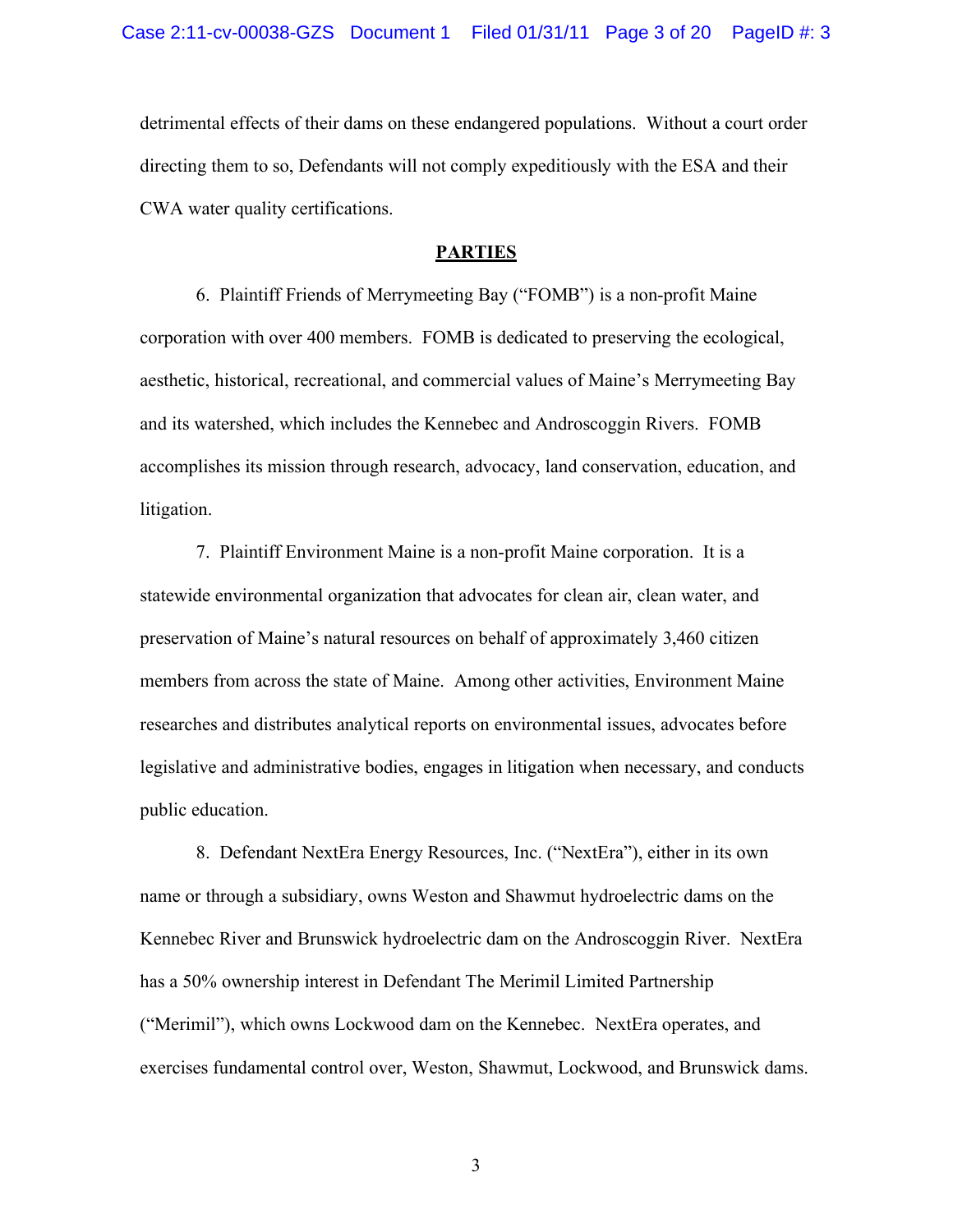http://www.nexteraenergyresources.com/content/where/portfolio/pdf/Maine\_Kennebec.p df (NextEra website page discussing Kennebec facilities);

http://www.nexteraenergyresources.com/content/where/portfolio/pdf/Maine\_Androscogg in.pdf (NextEra website page discussing Androscoggin facilities).

NextEra is itself a subsidiary of NextEra Energy, Inc., a large energy company based in Florida that includes Florida Power & Light.

9. Defendant NextEra Energy Maine Operating Services, LLC ("NextEra Maine"), operates Weston, Shawmut, Lockwood, and Brunswick hydroelectric dams. NextEra Maine is a subsidiary of NextEra. NextEra Maine was formerly known as FPL Energy Maine Operating Services, LLC.

10. Defendant The Merimil Limited Partnership ("Merimil") owns Lockwood dam.

11. NextEra and NextEra Maine operate as the licensees of Weston, Shawmut, Lockwood, and Brunswick dams.

#### **JURISDICTION AND VENUE**

12. Subject matter jurisdiction is conferred upon this Court by 16 U.S.C. § 1540(g)(1) (ESA citizen suit provision), 33 U.S.C. § 1365(a) (CWA citizen suit provision), and 28 U.S.C. § 1331 (federal question jurisdiction). Venue lies within this District pursuant to 16 U.S.C. § 1540(g)(3)(A) (ESA venue provision), 33 U.S.C. 1365(c)(1) (CWA venue provision), and 28 U.S.C. § 1391(e) (federal venue provision).

13. Plaintiffs gave Defendants notice of the violations alleged in this Complaint more than 60 days prior to commencement of this lawsuit by a letter addressed and mailed to: the President and Chief Executive Officer of NextEra Energy Resources, F.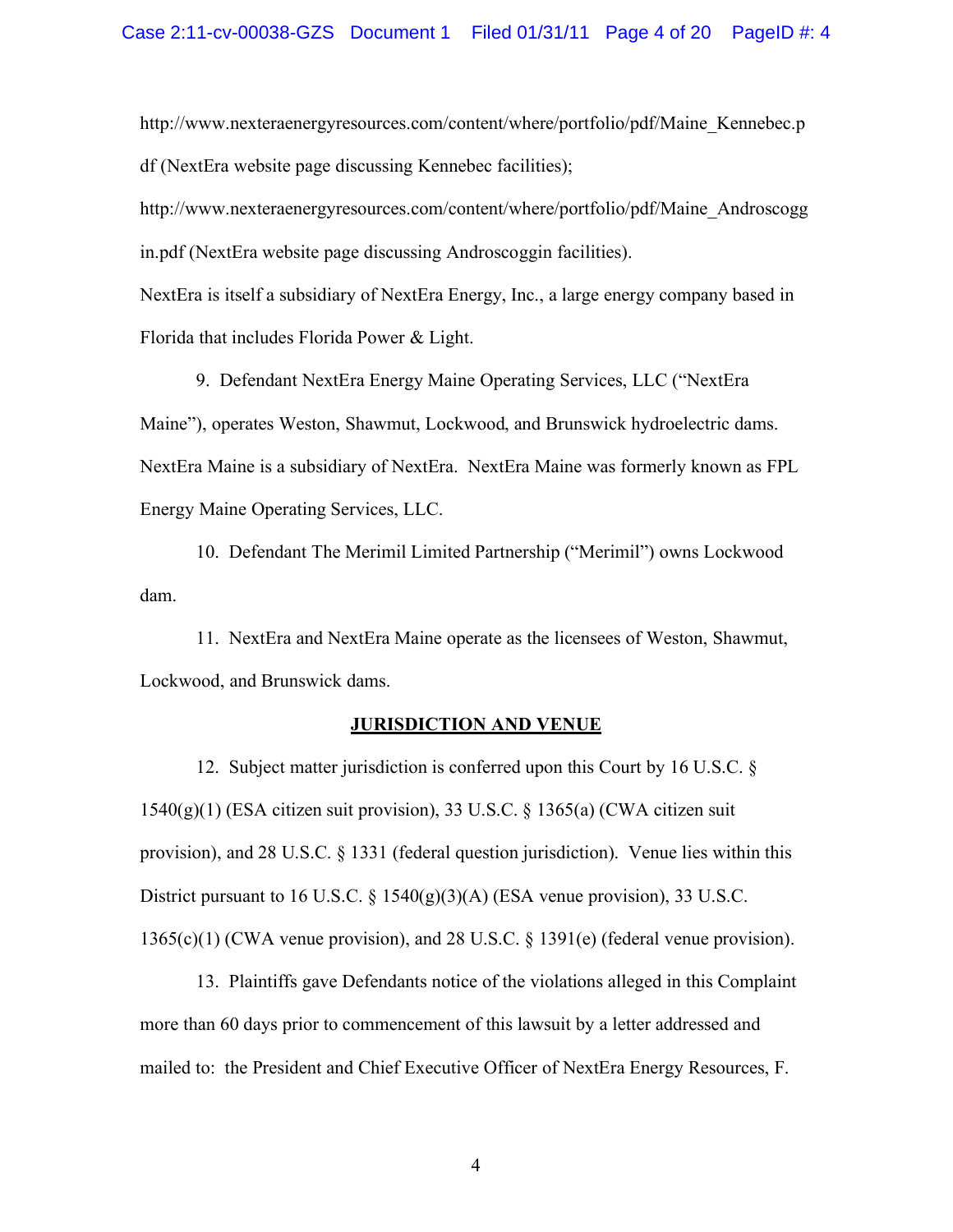Mitchell Davidson; the General Manager of NextEra Energy Maine Operating Services, Kirk Toth; and Charles S. Schultz of Merimil. A copy of this letter is attached as Exhibit 1 and incorporated by reference herein. Copies of the notice letter were mailed to (a) Defendants' registered agents, (b) the Secretaries of Commerce and Interior, (c) the Administrator of the U.S. Environmental Protection Agency ("EPA") and the Regional Administrator of the EPA for New England, and (d) the Acting Commissioner of the Maine Department of Environmental Protection. The notice letters satisfy the pre-suit notice requirements of 16 U.S.C. 1540  $\S$  (g)(2)(A)(i) (ESA) and 33 U.S.C.  $\S$ 1365(b)(1)(A) (CWA).

# **FACTUAL BACKGROUND**

#### **The Life Cycle Of Atlantic Salmon**

14. Atlantic salmon are anadromous, meaning they are born in fresh water, migrate to the ocean, and then return to fresh water to spawn.

15. In late autumn, female Atlantic salmon deposit eggs in a series of nests (called "redds") in a stream or river bed. Once the eggs are fertilized by spawning adult male salmon, the female salmon uses her tail to cover those eggs with gravel. After spawning, adult salmon, called "kelts," return to the ocean in early winter or the following spring. Eggs hatch in March or April; at this point the newborn fish are referred to as "alevin" or "sac fry." Three to six weeks after hatching, alevins emerge from their redds seeking food, and are at that point called "fry." Fry quickly develop into "parr," with camouflaging vertical stripes. They feed and grow for one to three years in their native streams or rivers before becoming "smolts." Smolts are silver colored and approximately six inches long. In the spring, the body chemistry of smolts change and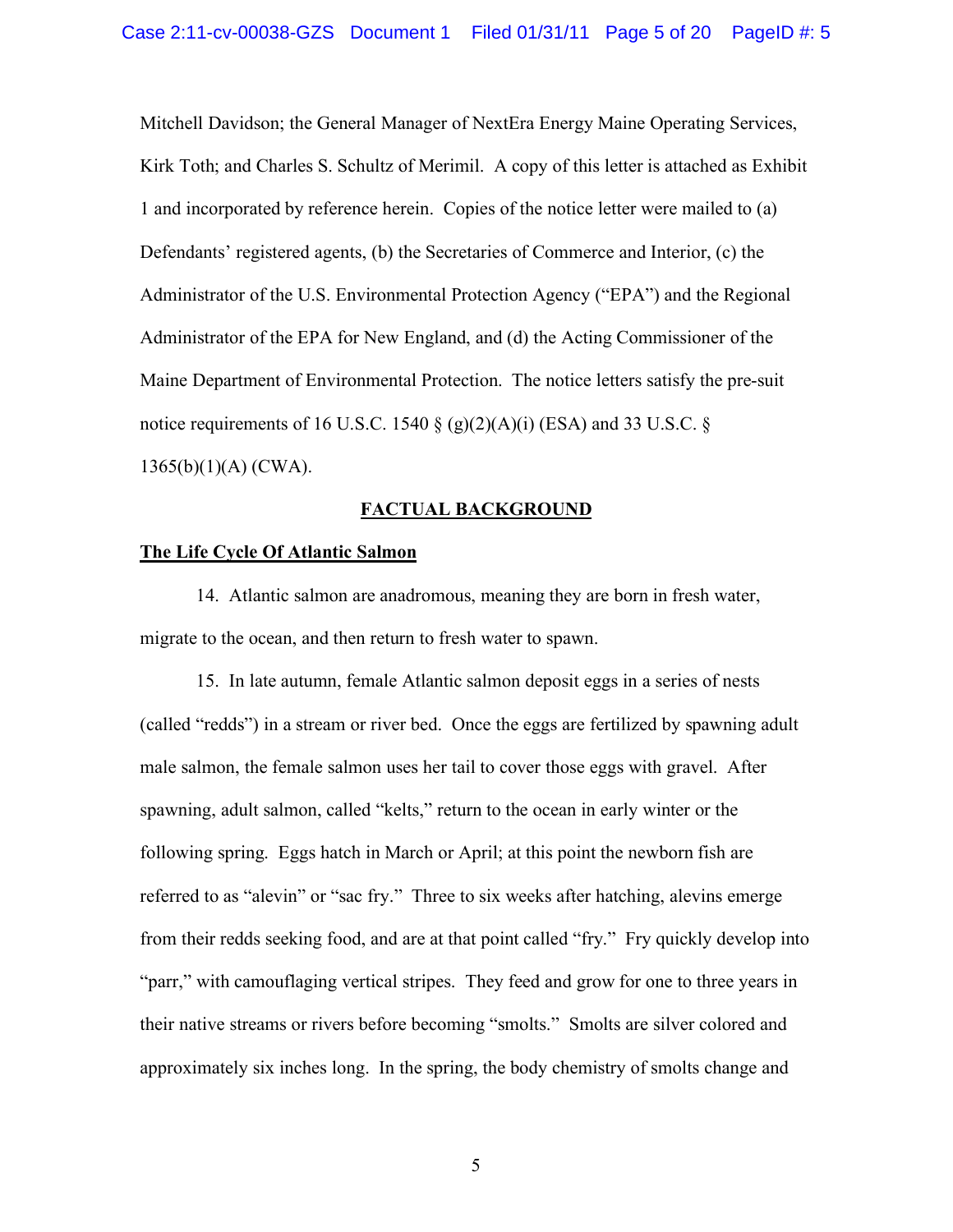they are able to enter salt water. Smolts migrate to the ocean where they develop over two to three years into mature salmon weighing 8 to 25 pounds. Mature adult salmon begin returning in the spring to their native streams to repeat the spawning cycle. Atlantic salmon are capable of spawning and completing this cycle several times.

### **There Are Almost No Atlantic Salmon Returning To The Kennebec And Androscoggin Rivers**

16. The Maine Atlantic Salmon Commission ("MASC") monitors the abundance and status of Atlantic salmon in many Maine rivers. On the Kennebec and Androscoggin Rivers, MASC traps and counts returning adult salmon at the lower-most dams on the rivers - Lockwood dam on Kennebec and the Brunswick dam on the Androscoggin. This trapping and counting is conducted annually, typically between May and November.

17. Historically, the Kennebec and Androscoggin Rivers, which share the same estuary, Merrymeeting Bay, had the largest Atlantic salmon runs in the United States, estimated at more than 100,000 adults each year. Now, according to the recent annual surveys done by MASC, the number of adult Atlantic salmon returning to the Kennebec and Androscoggin Rivers each year is dangerously low. In 2010, 5 adult salmon returned to the Kennebec River; in 2009, 29 returned; in 2008, 22 returned; in 2007, 16 returned; in 2006, 15 returned. In 2010, 10 adult salmon returned to the Androscoggin River; in 2009, 24 returned; in 2008, 18 returned; in 2007, 21 returned; in 2006, 7 returned.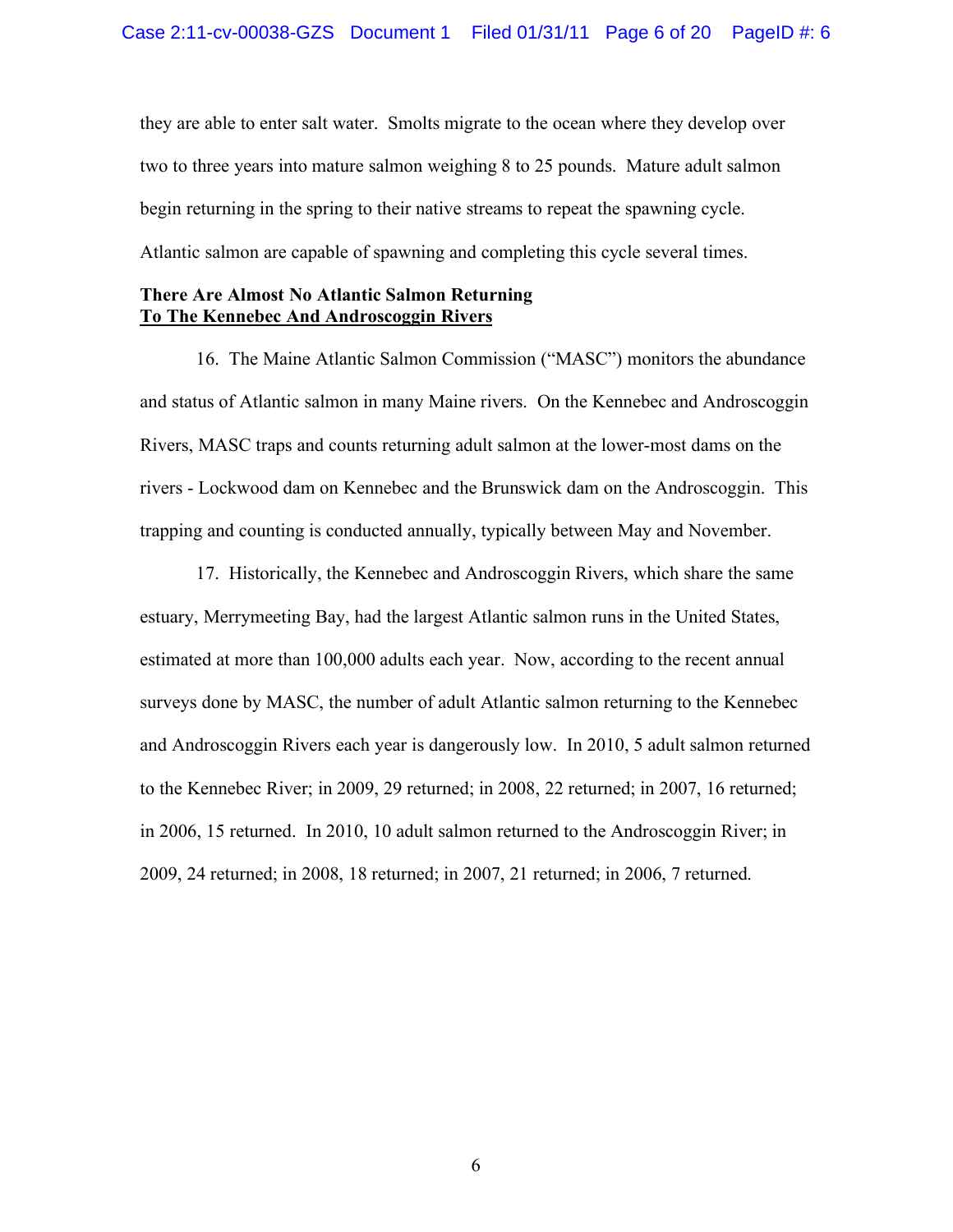# **COUNT I DEFENDANTS ARE VIOLATING THE ENDANGERED SPECIES ACT**

18. Plaintiffs reallege and incorporate by reference paragraphs 1 through 17.

## **The Kennebec And Androscoggin Populations Of Atlantic Salmon Are On The Endangered Species List.**

19. In enacting the Endangered Species Act, Congress expressly found that species of fish, wildlife, and plants in danger of or threatened with extinction are of "esthetic, ecological, educational, historical, recreational, and scientific value to the Nation and its people." 16 U.S.C. § 1531(a)(3). Congress stated that the purposes of the ESA "are to provide a means whereby the ecosystems upon which endangered species and threatened species depend may be conserved [and] to provide a program for the conservation of such endangered and threatened species…" 16 U.S.C. § 1531(b). By enacting the Endangered Species Act, Congress intended protection of endangered species to be afforded the highest of priorities. Under the ESA, an "endangered species" is a species of animal or plant (other than certain dangerous insect pests) which is in danger of extinction throughout all or a significant portion of its range. 16 U.S.C. § 1532(6).

20. The Secretary of Commerce (for endangered species in the ocean) and the Secretary of the Interior (for all other species) are responsible for administering and implementing the ESA, with the Services acting on their behalf. Because Atlantic salmon are anadromous, the Secretaries (and thus the Services) share responsibility for managing the protection of these fish under the ESA.

21. In 2000, the Services issued a rule listing the Gulf of Maine Distinct Population Segment ("GOM DPS") of Atlantic salmon as "endangered" because it is in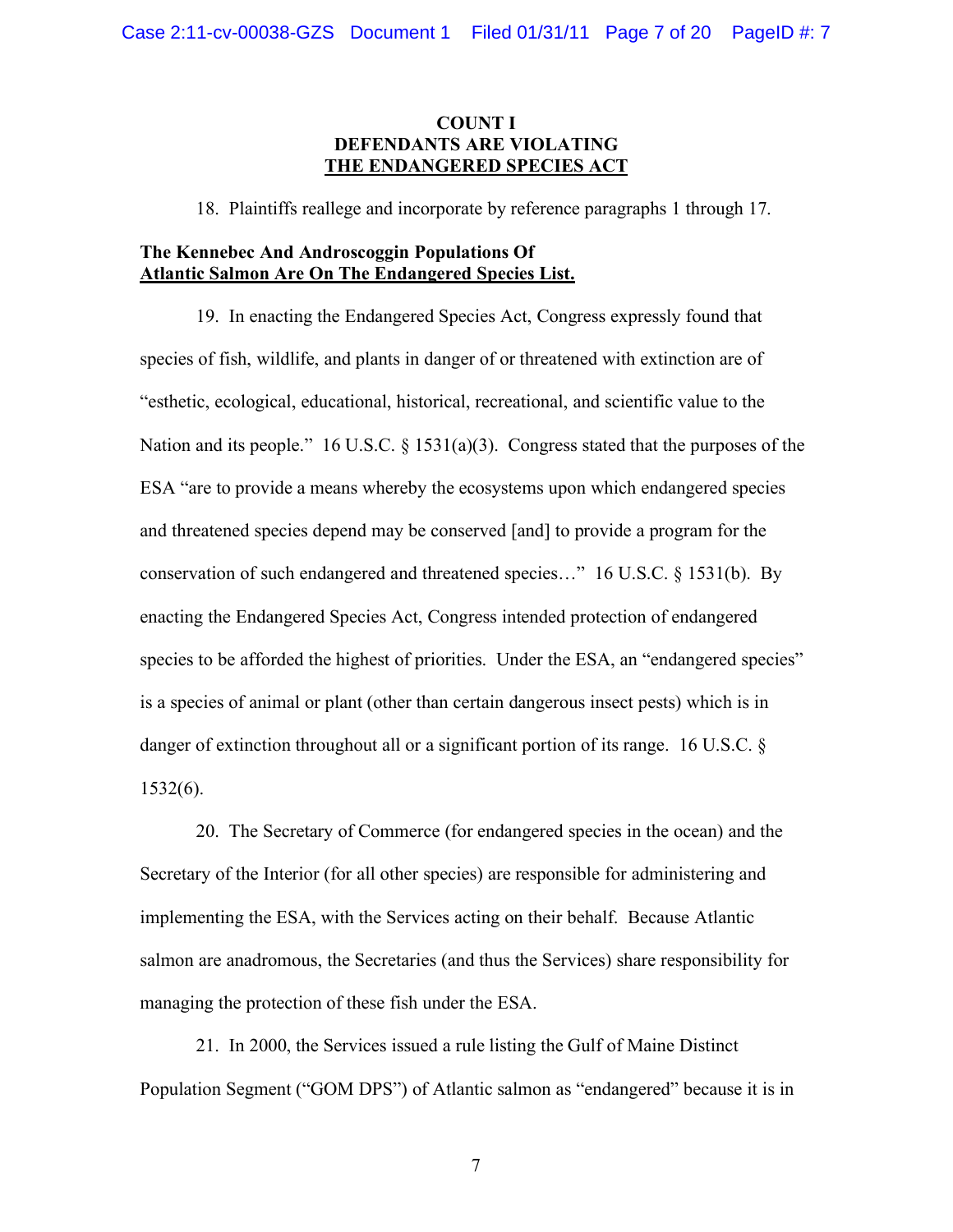danger of becoming extinct. At that time, the Services included the salmon populations of seven rivers in Down East Maine in the description of the endangered GOM DPS, but did not include Kennebec and Androscoggin River salmon populations in this listing. In 2005, Plaintiff Friends of Merrymeeting Bay, Douglas Watts (a member of FOMB), and others filed a petition with the Services asking them to include Kennebec salmon in the GOM DPS. Although a federal "biological review team" found that the Kennebec and Androscoggin River salmon populations should be included in the GOM DPS (along with the Penobscot River salmon population) and published this finding in the "2006 Status Review for Anadromous Atlantic Salmon in the United States," by mid-2008 the Services still had not ruled on the petition. On May 12, 2008, Mr. Watts, FOMB, and other conservation groups sued the Services to obtain a ruling on the petition. On September 3, 2008, the Services did rule on the petition, proposing to include the Kennebec, Androscoggin, and Penobscot River salmon populations in the GOM DPS. 73 Fed. Reg. 51,415 (September 3, 2008). On June 19, 2009, the Services issued a final rule including the salmon populations of all three rivers in the listed GOM DPS, thereby formally designating these populations as endangered under the ESA. 74 Fed. Reg. 29,344 (June 19, 2009).

22. On that same day, NMFS issued a final rule designating "critical habitat" for the Kennebec, Androscoggin and Penobscot salmon – *i.e*., habitat "essential to the conservation of the species" and "which may require special management considerations or protection." 16 U.S.C. § 1532(5)(A)(i). Those portions of the Kennebec and Androscoggin Rivers where the dams at issue in this case are located, and those portions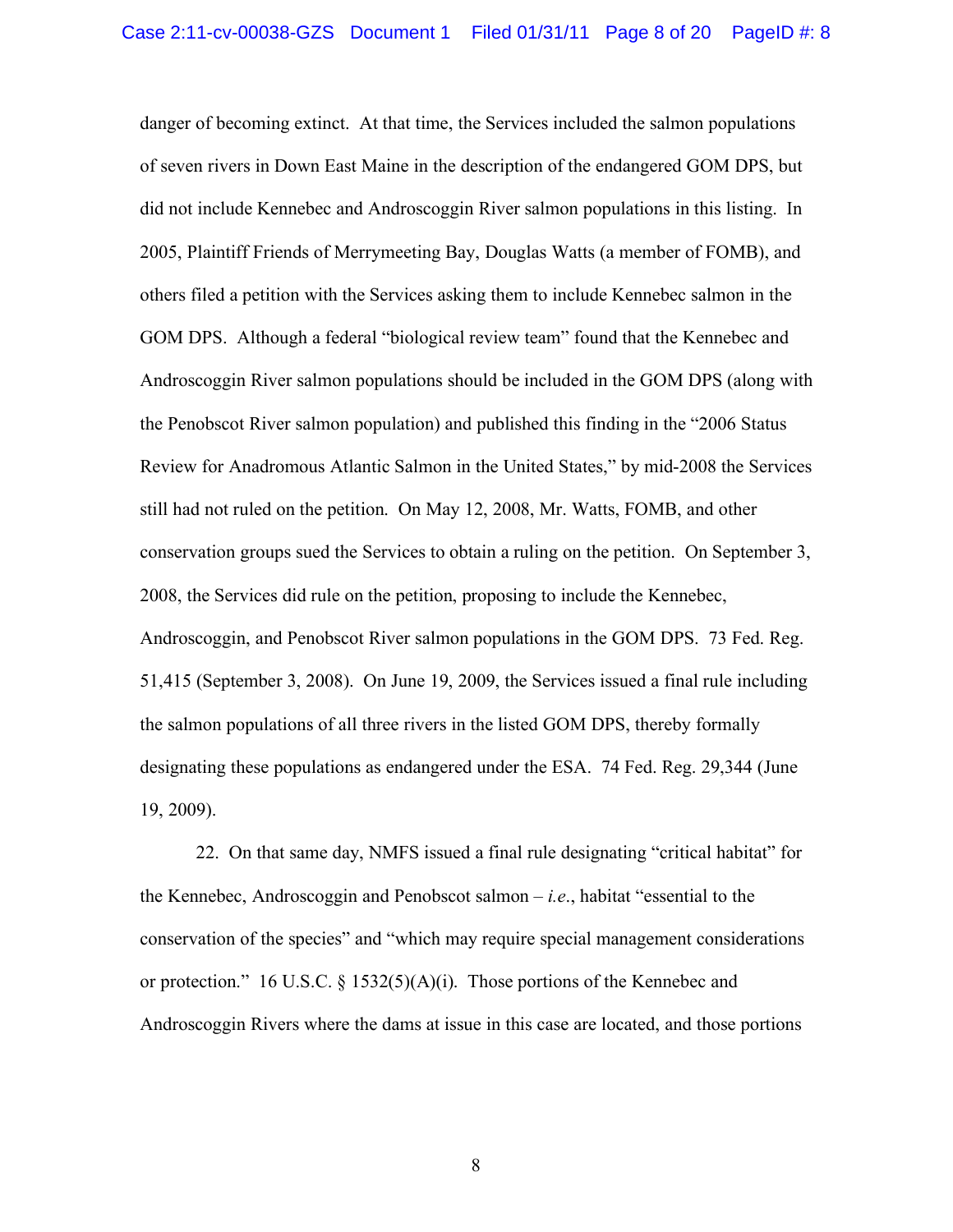affected by the dams, are part of that critical habitat. 74 Fed. Reg. 29,300 (June 19,

2009).

# **"Take" Of An Endangered Species Is Prohibited By The Endangered Species Act.**

23. Section 9 of the ESA makes it unlawful for any person to "take" an

endangered species unless authorized to do so by the federal government. 16 U.S.C. §

 $1538(a)(1)(b)$ .

24. Under the ESA, the term "take" means "to harass, harm, pursue, hunt, shoot,

kill, trap, or collect, or to attempt to engage in any such conduct." 16 U.S.C. § 1532(19).

By USFWS regulation:

Harass in the definition of "take" in the Act means an intentional or negligent act or omission which creates the likelihood of injury to wildlife by annoying it to such an extent as to significantly disrupt normal behavioral patterns which include, but are not limited to, breeding, feeding, or sheltering. [and]

Harm in the definition of "take" in the Act means an act which actually kills or injures wildlife by significantly impairing essential behavioral patterns, including breeding, feeding, or sheltering.

50 C.F.R. § 17.3.

25. A NMFS regulation further defines "harm" as including habitat modification

where a causal link is established between such modification and injury or death of a

listed species. 40 C.F.R. § 222.102. In publishing that rule, NMFS listed the following

among its examples of activities that may modify habitat and thus cause a take:

1. Constructing or maintaining barriers that eliminate or impede a listed species' access to habitat or ability to migrate;

\* \* \*

4. Removing or altering rocks, soil, gravel, vegetation or other physical structures that are essential to the integrity and function of a listed species' habitat;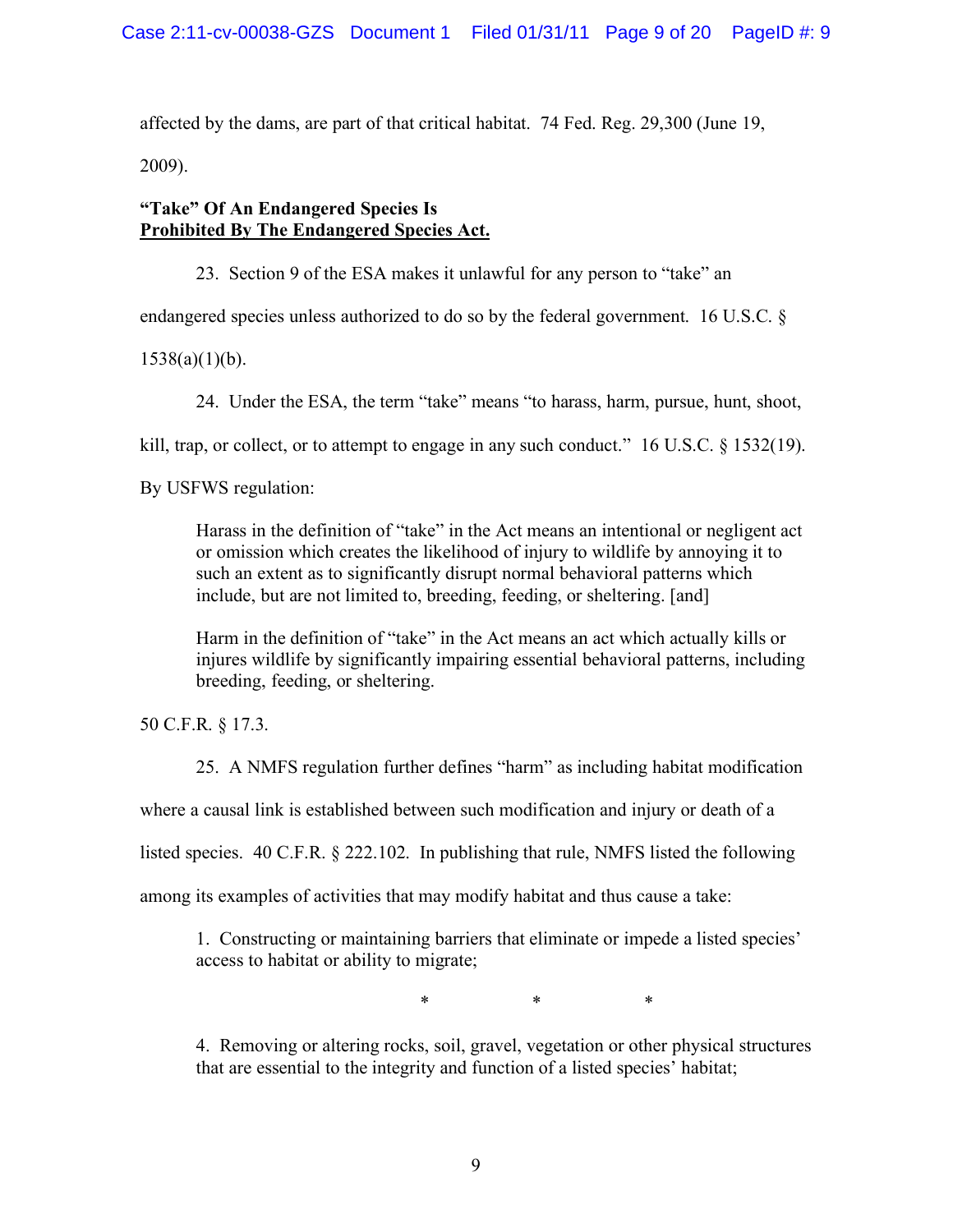\* \* \*

5. Removing water or otherwise altering streamflow when it significantly impairs spawning, migration, feeding or other essential behavior patterns; [and]

\* \* \*

7. Constructing or operating dams or water diversion structures with inadequate fish screens or fish passage facilities in a listed species' habitat…

64 Fed. Reg. 60,727, 60,730 (Nov. 8, 1999).

26. When a federally licensed activity – such as operating a hydroelectric dam – causes a take, the licensee may receive authorization under the ESA to continue the activity in one of two ways. One is to apply for and obtain an "incidental take permit" ("ITP") pursuant to Section 10 of the ESA, 16 U.S.C  $\S$  1539. The other is to obtain an "incidental take statement" ("ITS") pursuant to Section 7 of the ESA, 16 U.S.C. §1536; *see* 50 C.F.R. § 402.14. A take is considered "incidental" when the purpose of the activity is not to take an endangered species, but rather to conduct some otherwise lawful activity that incidentally results in a take. An ITP can require that the holder of the ITP "minimize and mitigate the impacts of" the taking "to the maximum extent practicable." 16 U.S.C. § 1539(a)(2) (B)(2); 50 C.F.R. § 402.02. Similarly, an ITS can require that "reasonable and prudent measures" be taken to "minimize" the impact of a take. 16 U.S.C. § 1536(b)(4)(ii). An ITP is not authorized unless certain specified conditions are met. Among these is that the take "will not appreciably reduce the likelihood of survival and recovery of the species in the wild." 16 U.S.C.  $\S$  1539(a)(2)(B)(4). Similarly, an ITS is not authorized if the licensed activity is "likely to jeopardize the continued existence of any endangered species…or result in the destruction or adverse modification of habitat [critical to the species]..." 16 U.S.C.  $\S$  1536(a)(2) and (b)(4)(B).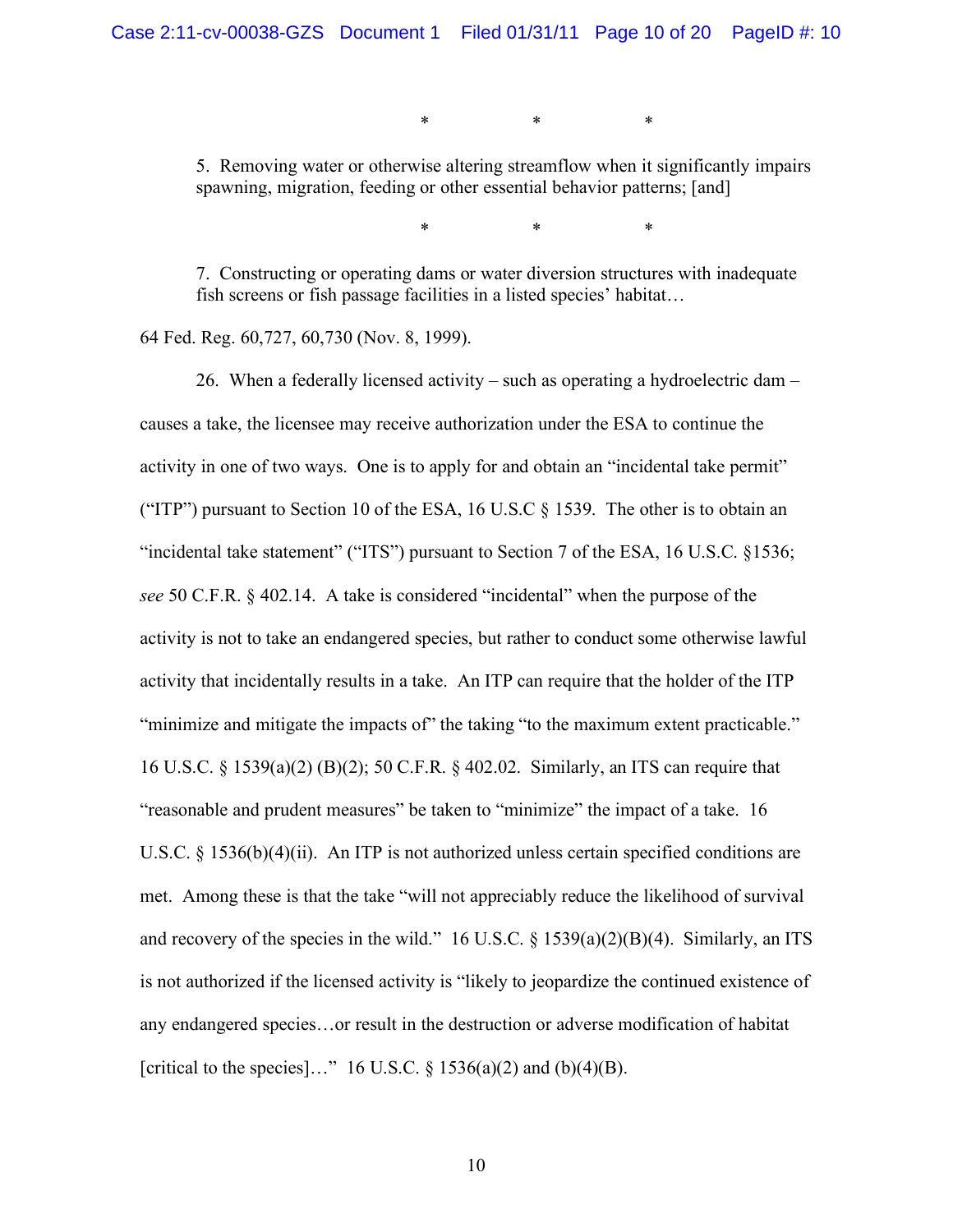27. The citizen suit provision of the ESA grants jurisdiction to United States District Courts to issue orders enjoining violations of the Act (such as the unauthorized taking of an endangered species) and authorizes an award of costs of litigation (including reasonable attorney and expert witness fees). 16 U.S.C.  $\S$  1540(g)(1) and (4).

### **Defendants Are Taking Atlantic Salmon In Violation Of Section 9 Of The ESA.**

28. Defendants' Kennebec and Androscoggin River dams harass, harm, and kill – and thus "take" – Atlantic salmon in a number of ways. Among these are the following:

a. The dams' turbines kill and injure out-migrating salmon when the salmon attempt to pass through them.

b. The dams severely limit upstream passage of salmon, preventing access to significant amounts of spawning and rearing habitat.

c. Facilities meant to allow the salmon to pass around or through the dams cause delays in passage, resulting in incremental losses of salmon smolts, pre-spawn adults, and adults.

d. The dams are barriers to the migration of other fish whose presence is necessary for the salmon to complete their life cycle.

e. The dams adversely alter predator-prey assemblages, such as the ability of the salmon to detect and avoid predators.

f. The dams create slow-moving impoundments in formerly free-flowing reaches. These altered habitats are less suitable for spawning and rearing of salmon and contribute to the dams' significant impairment of essential behavior patterns of the salmon. In addition, these conditions may favor non-native competitors at the expense of the native salmon.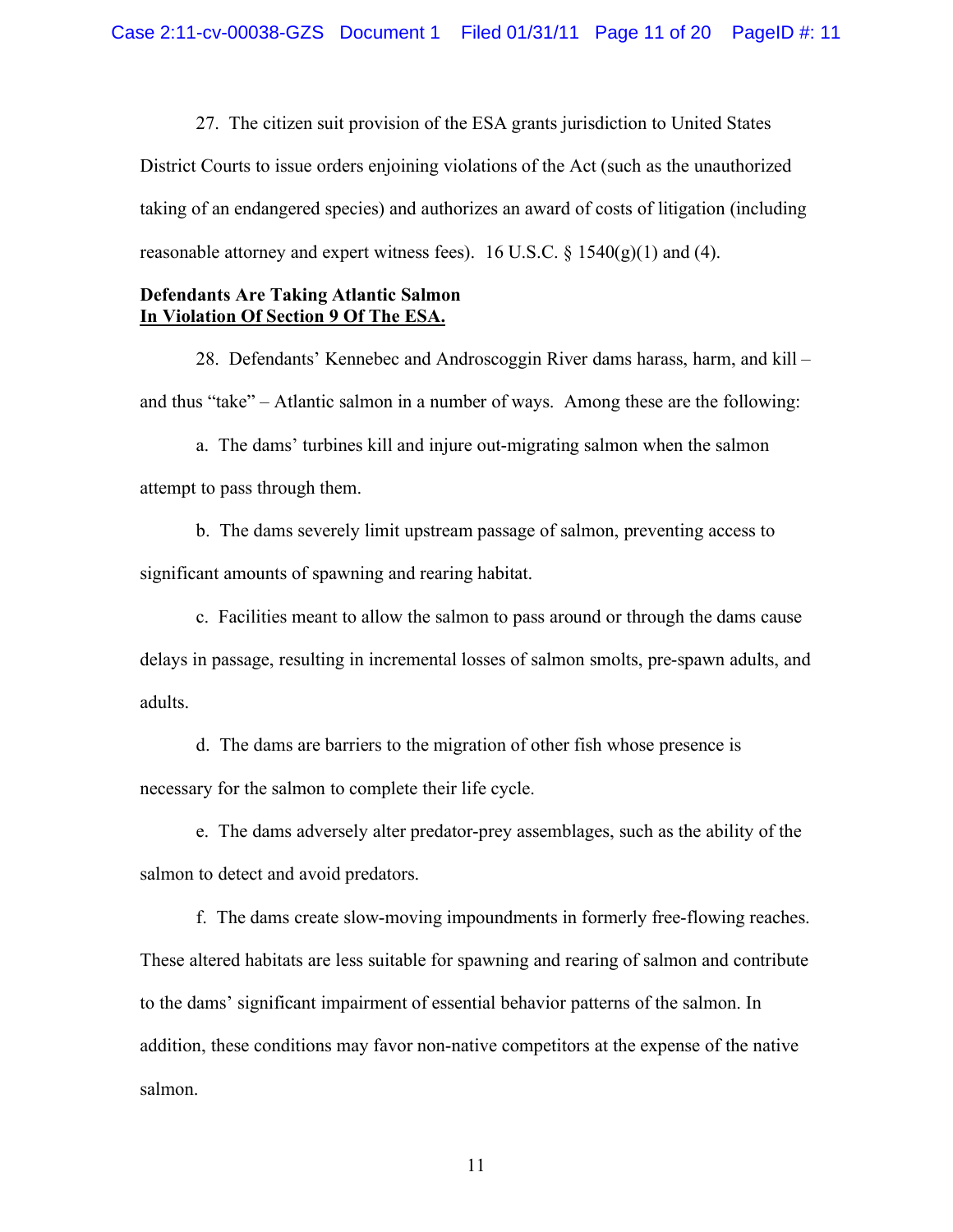g. The dams result in adverse hydrological changes, adverse changes to stream and river beds, interruption of natural sediment and debris transport, and changes in water temperature, all of which contribute to the dams' significant impairment of essential behavior patterns.

29. Defendants have neither an incidental take permit nor an incidental take statement authorizing their take of Atlantic salmon at their Kennebec and Androscoggin dams. Defendants' take of Atlantic salmon therefore violates Section  $9(a)(1)(B)$  of the ESA, 16 U.S.C. § 1538(a)(1)(B). Defendants have been violating the Section 9 take prohibition since the day Kennebec and Androscoggin salmon were included in the GOM DPS and thus designated as endangered under the ESA.

30. In their decision to include the Kennebec and Androscoggin River populations of Atlantic salmon on the Endangered Species List, the Services found dams on those rivers play a major role in imperiling the salmon. The Services stated: "The National Research Council stated in 2004 that the greatest impediment to self-sustaining Atlantic salmon populations in Maine is obstructed fish passage and degraded habitat caused by dams … Dams are known to typically kill or injure between 10 and 30 percent of all fish entrained at turbines [cite omitted]. With rivers containing multiple hydropower dams, these cumulative losses could compromise entire year classes of Atlantic salmon … Thus, cumulative losses at passage facilities can be significant … Dams remain a direct and significant threat to Atlantic salmon." 74 Fed. Reg. at 29362. Similarly, the Services stated: "Dams are among the leading causes of both historical declines and contemporary low abundance of the GOM DPS of Atlantic salmon [cite omitted]." The Services also stated that the "effects [of dams] have led to a situation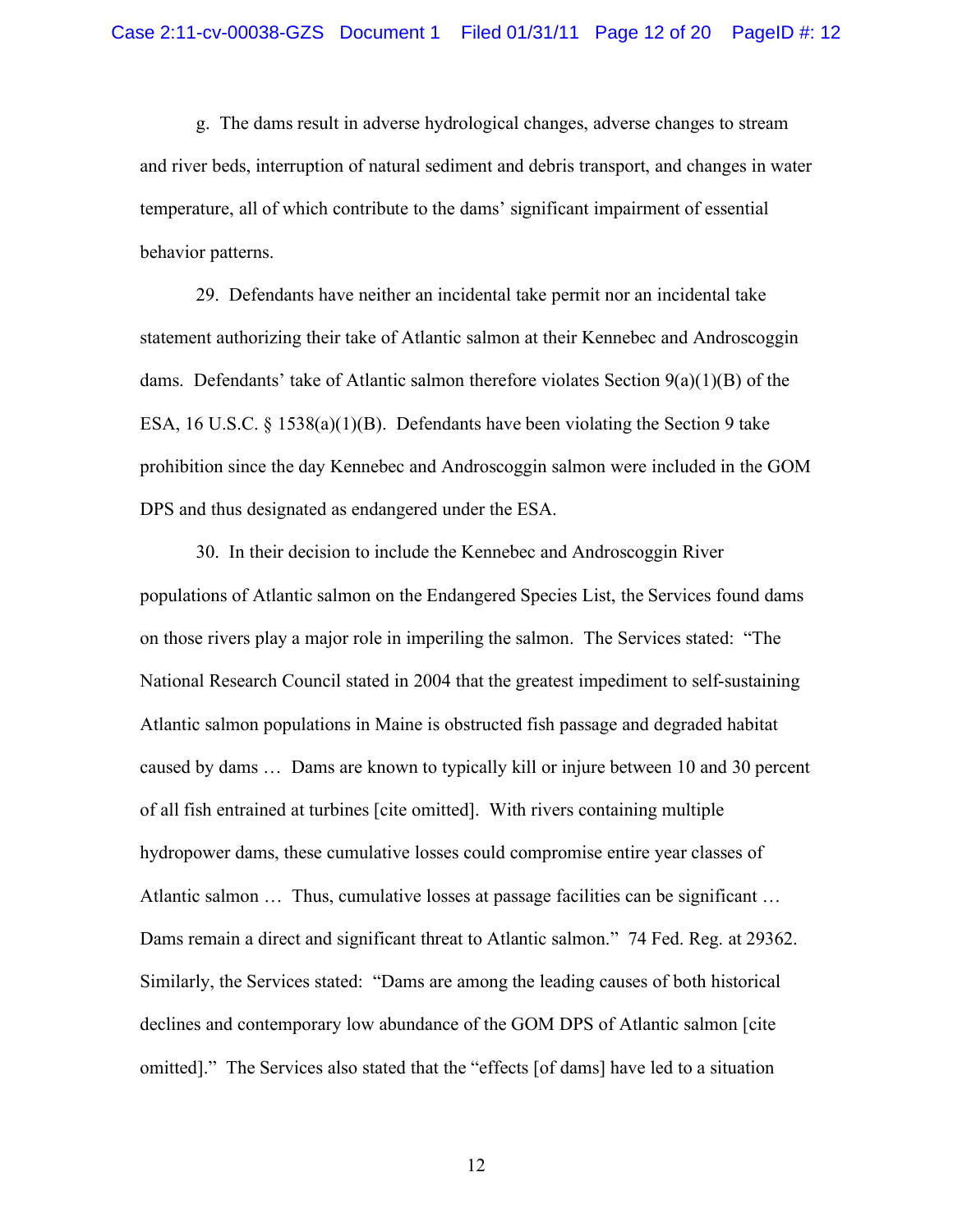where salmon abundance and distribution has been greatly reduced, and thus the species is more vulnerable to extinction … Therefore, dams represent a significant threat to the survival and recovery of the GOM DPS." 74 Fed. Reg. at 29366-29367.

# **COUNT II DEFENDANTS ARE VIOLATING THEIR CLEAN WATER ACT WATER QUALITY CERTIFICATIONS**

31. Plaintiffs reallege and incorporate by reference paragraphs 1 through 30.

# **Clean Water Act Water Quality Certifications Are Designed To Maintain Compliance With Water Quality Standards.**

 32. Congress declared the objective of the Clean Water Act "is to restore and maintain the chemical, physical, and biological integrity of the Nation's waters." 33 U.S.C. § 1251(a).

33. Under Section 401 of the CWA, 33 U.S.C. § 1341, hydroelectric dams must obtain a state "water quality certification" before they may obtain a license to operate from the Federal Energy Regulatory Commission. This water quality certification becomes a condition of the FERC license. 33 U.S.C. § 1341(d).

34. A water quality certification must contain conditions that ensure the licensed activity will not violate or prevent attainment of state water quality standards or other state water quality requirements. 33 U.S.C. § 1341(d). Water quality standards define the minimum water quality that must be maintained within a waterbody. Water quality standards designate the uses to be sustained within the waterbody (such as habitat for fish or other aquatic life) and establish criteria to protect those uses. 33 U.S.C. § 1313; 40 C.F.R. § 131.2.

35. The citizen suit provision of the CWA authorizes citizens to enforce water quality certifications in United States District Court. 33 U.S.C.  $\S$  1365(a) and (f)(5). The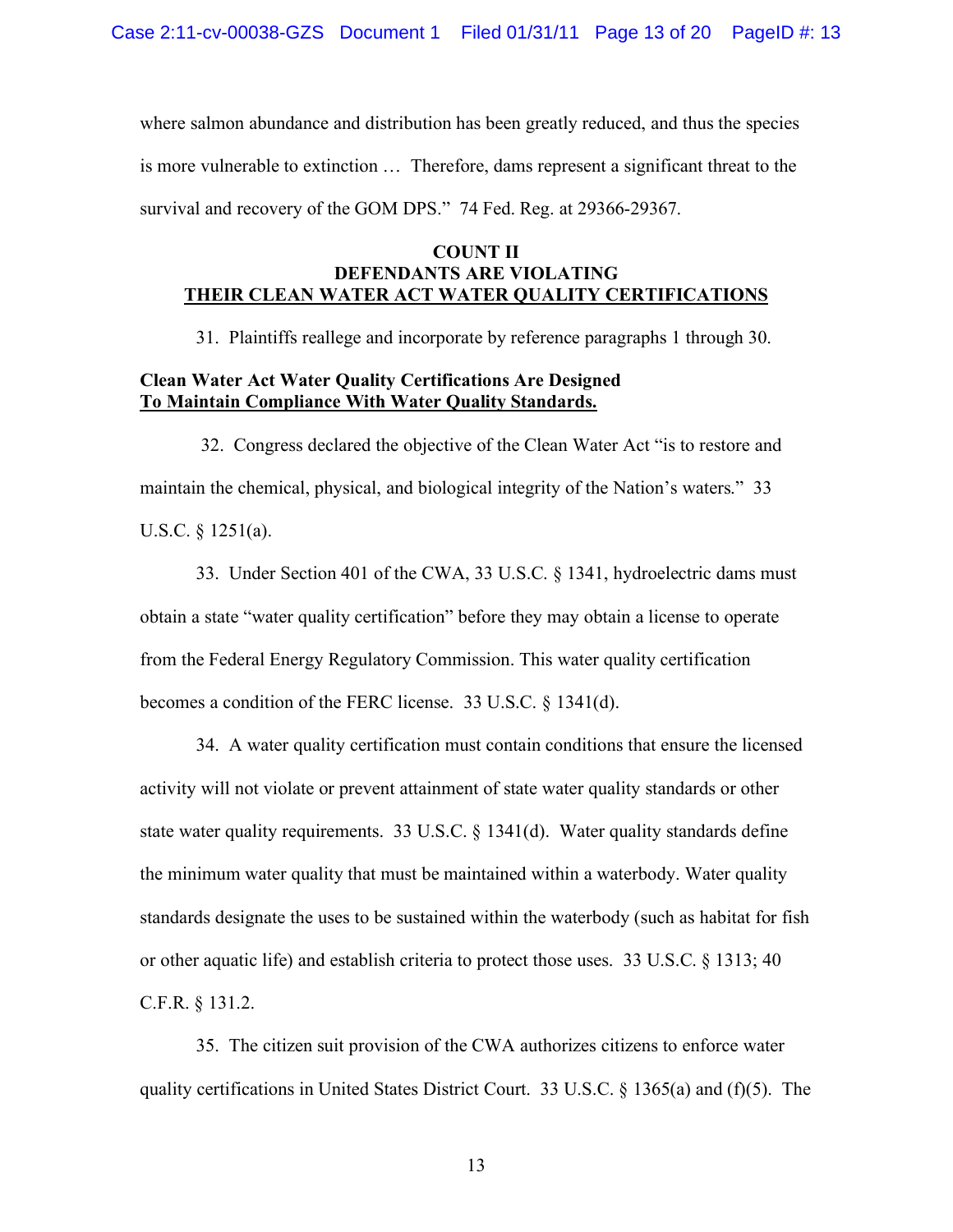Court is authorized to award costs of litigation (including reasonable attorney and expert

witness fees). 33 U.S.C. § 1365(d).

# **Defendants Are Violating The Water Quality Certifications Issued For Their Dams On The Kennebec River.**

36. Defendants NextEra and NextEra Maine are violating the water quality

certifications issued for Lockwood, Weston, and Shawmut dams on the Kennebec River.

Defendant Merimil is violating the water quality certification issued for Lockwood dam.

Specifically, Defendants are violating the following provision, which is in each of these

water quality certifications:

INTERIM DOWNSTREAM FISH PASSAGE: The applicant [dam owner] shall continue and where needed improve existing operational measures to diminish entrainment, allow downstream passage, and eliminate significant injury to outmigrating anadromous fish in accordance with the terms of the KHDG [Kennebec Hydro Developers Group] Settlement Agreement.

The KHDG Settlement Agreement, in turn, provides:

In the event that adult shad and/or adult Atlantic salmon begin to inhabit the impoundment above the [dam], and to the extent that [the dam owner] desires to achieve interim downstream passage of out-migrating adult Atlantic salmon and/or adult shad by means of passage through turbine(s), [the dam owner] must first demonstrate through site-specific quantitative studies designed and conducted in consultation with the resource agencies [which include the National Marine Fisheries Service and the U.S. Fish and Wildlife Service], that passage through turbine(s) will not result in significant injury and/or mortality (immediate or delayed).

37. In every year from 2006 forward, and in previous years, adult salmon

returning from the ocean have been trapped below Lockwood dam (the most downstream

dam on the Kennebec River) and transported in trucks upstream to the Sandy River, a

tributary that joins the Kennebec River upstream of Defendants' three Kennebec dams.

After spawning, these salmon attempt to "out-migrate" down the Kennebec toward the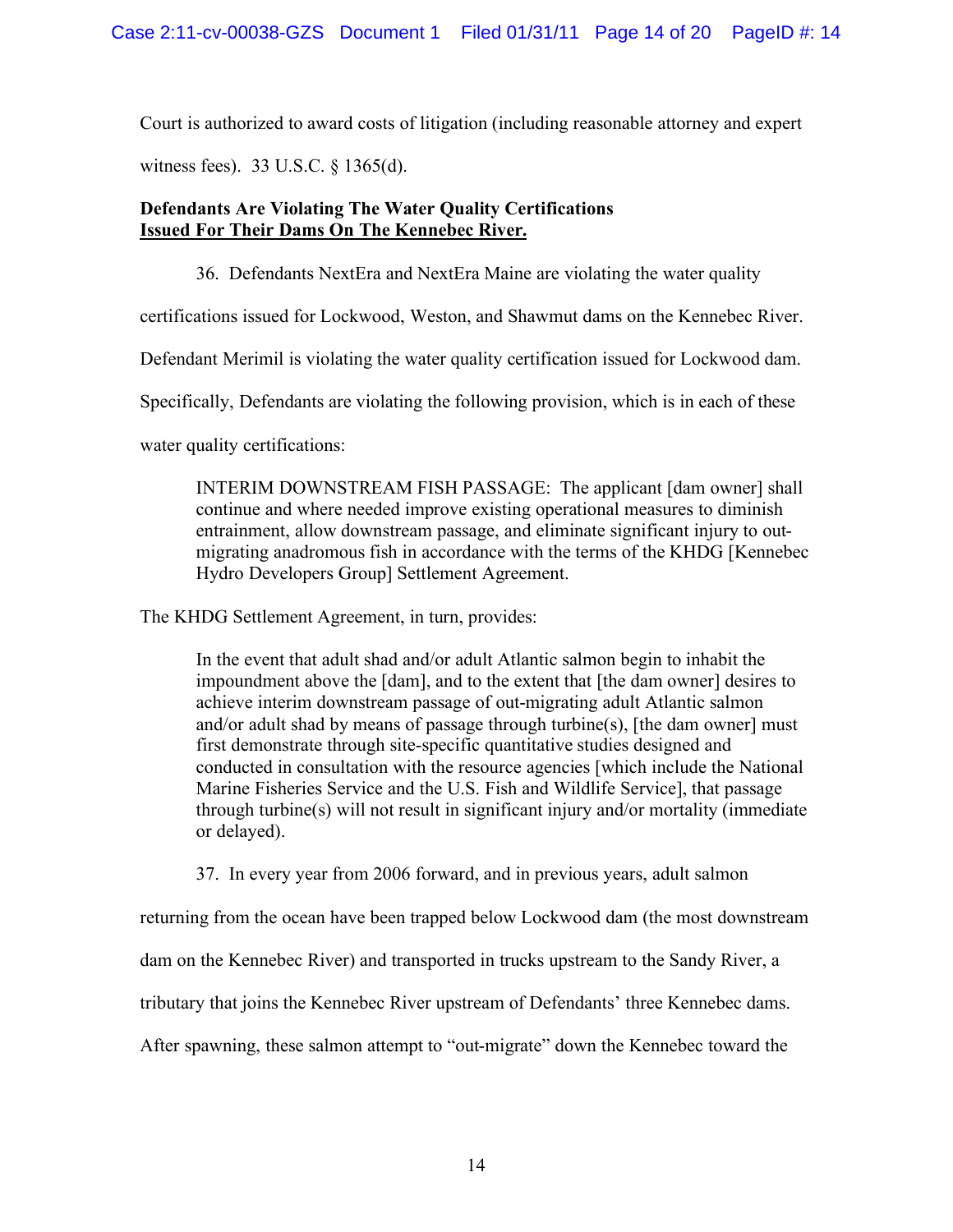sea. During this out-migration, the adult salmon inhabit the impoundments above Weston, Shawmut, and Lockwood dams.

38. Defendants have not demonstrated. through site-specific quantitative studies designed and conducted in consultation with the resource agencies, that passage through turbines at these dams will not cause "significant injury and/or mortality (immediate or delayed)" to salmon. In fact, none of the Defendants has even conducted site-specific quantitative studies on the effects of turbine passage on salmon at any of these dams.

39. However, at each of these dams, NextEra, NextEra Maine, and (with respect to Lockwood dam) Merimil have chosen to achieve (or attempt to achieve) downstream passage of adult salmon through the dams' turbines. NextEra and NextEra Maine have testified in State administrative proceedings that passage through turbines is one of the methods by which they provide downstream passage for salmon.

40. The shad population in the Kennebec River is low. Starting in 2010, adult shad have been trapped below Lockwood dam and transported in trucks to a point in the Kennebec River below the Shawmut dam. Like salmon, shad out-migrate down the Kennebec after spawning. Defendants have likewise chosen to pass (or attempt to pass) these shad through Lockwood dam turbines without first demonstrating, through sitespecific quantitative studies designed and conducted in consultation with the resource agencies, that turbine passage at these dams will not cause "significant injury and/or mortality (immediate or delayed)" to adult shad. Defendants have not conducted any site-specific quantitative studies on the effects of turbine passage on adult shad at Lockwood dam.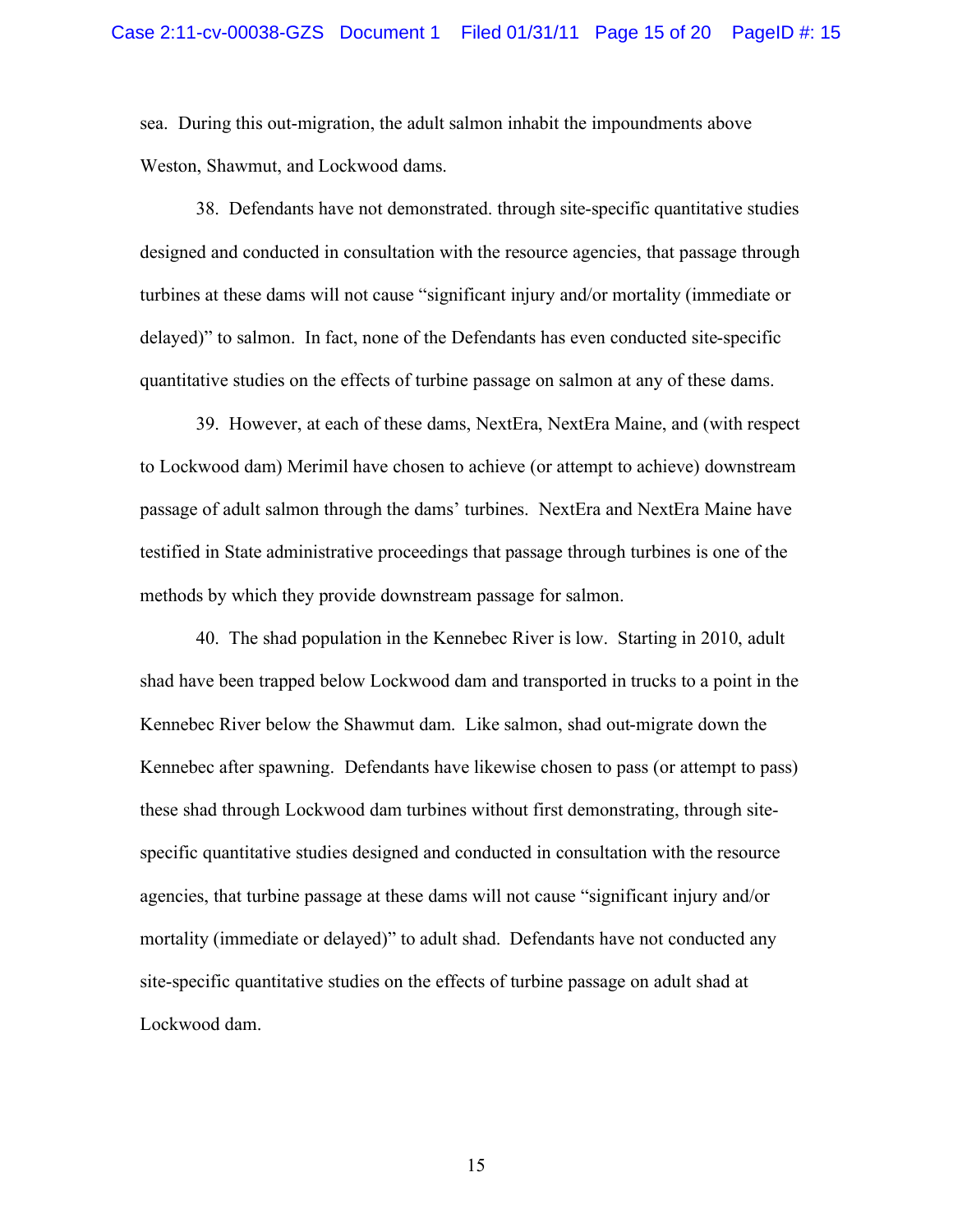41. Defendants have thus far refused to either (a) install devices to assure that adult salmon and adult shad will not swim through turbines or (b) shut down their turbines during salmon and shad migration seasons. Neither NextEra, NextEra Maine, nor Merimil has installed effective devices to divert salmon and shad away from its dam turbines.

### **PLAINTIFFS HAVE STANDING TO BRING THIS SUIT**

42. Paragraphs 43 through 46 apply to both Counts I and II.

43. Plaintiffs have members who have been very active in efforts to preserve Atlantic salmon in the Kennebec and Androscoggin Rivers. For example, Plaintiffs' members have successfully petitioned and sued the Services to include the salmon population of the Kennebec in the GOM DPS, were instrumental in securing the designation of the Androscoggin salmon population as part of the GOM DPS, have for years advocated before federal and state agencies for better salmon passage at Defendants' dams, and regularly monitor the water quality of the two rivers. Plaintiffs have members who have also advocated for better shad passage at Defendants' dams.

44. Plaintiffs have members who are interested in maintaining the natural biodiversity of the Kennebec and Androscoggin Rivers and their environs. Plaintiffs have members who live near, own property near, and recreate on and near the Kennebec and Androscoggin Rivers and Merrymeeting Bay. Plaintiffs have members who, among other activities, kayak on, canoe on, fish in, walk and hike along, lead guided trips on, and enjoy observing and photographing aquatic life and wildlife in and around the Kennebec and Androscoggin Rivers and Merrymeeting Bay. Their enjoyment of these activities is impaired by the diminution of the size and health of the Atlantic salmon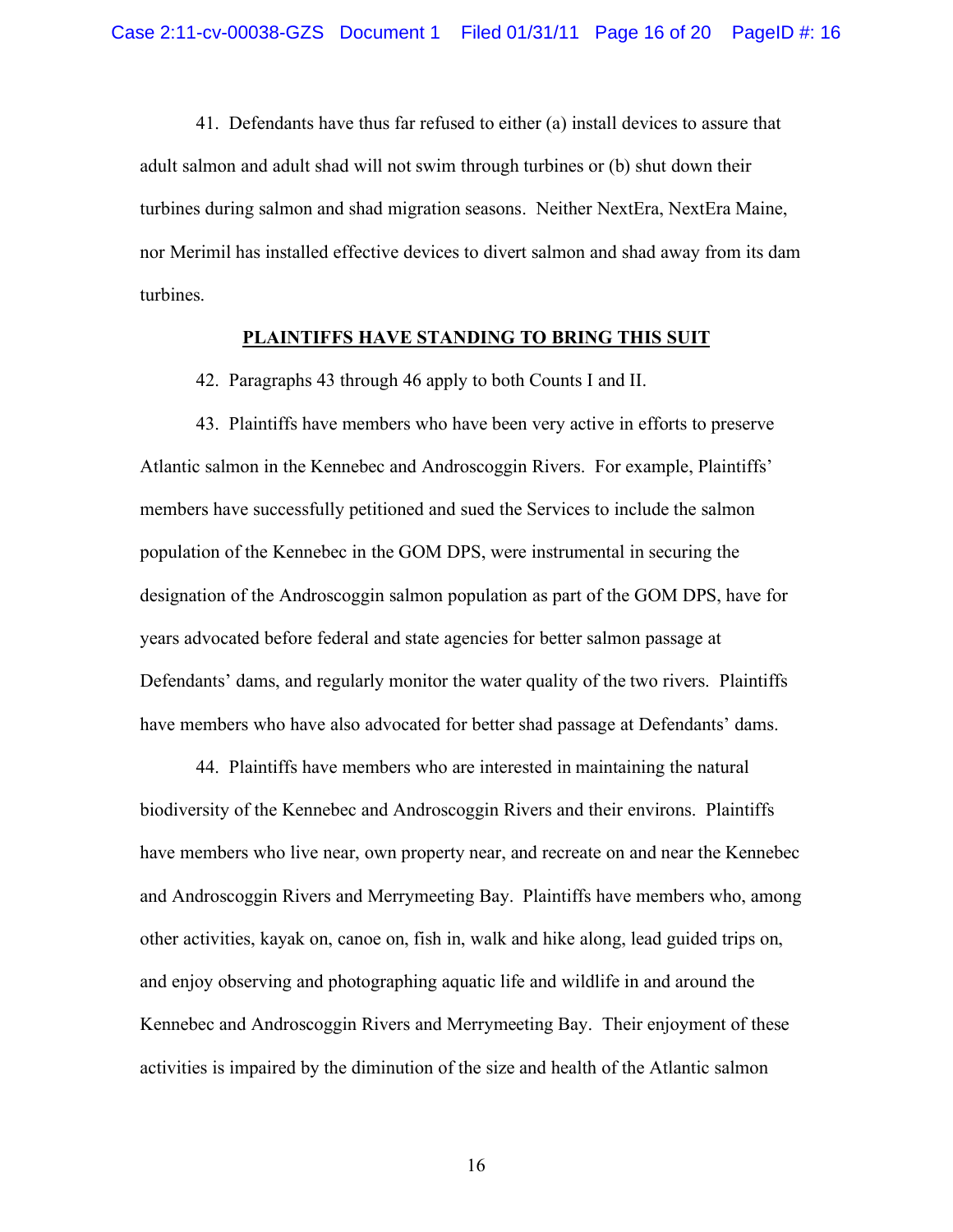populations of these rivers, and by the diminution of the size and health of the shad population.

45. Plaintiffs' members enjoy and in many ways receive great value from the presence of wild Atlantic salmon and shad and want the numbers of these fish in the Kennebec and Androscoggin Rivers to be as plentiful as possible. They also want the Kennebec and Androscoggin River populations of salmon to eventually recover to the point of no longer being endangered. The dearth of Atlantic salmon and shad in the rivers diminishes plaintiffs' members' use and enjoyment of the rivers. If Atlantic salmon were populous enough in the Kennebec and Androscoggin Rivers, Plaintiffs' members would fish for and eat that salmon. They cannot do so now because the fish are endangered. Recovery of Atlantic salmon and shad in the rivers would increase economic opportunities for Plaintiffs' members because there would be a greater demand for guided trips that they could lead, whether for paddling, fishing, fish-spotting, or photography, for example.

46. Defendants' dam operations are directly responsible for depressing Atlantic salmon populations in the Kennebec and Androscoggin Rivers. Defendants' dams are a leading cause of the near extinction of Atlantic salmon in these rivers and of the fish's presence on the Endangered Species List. If Defendants complied with the Endangered Species Act, and with the water quality certifications for their dams on the Kennebec, there would be more Atlantic salmon in the Kennebec and Androscoggin Rivers and the chance of the rivers' salmon population recovering would be improved. Moreover, preservation and restoration of the salmon's critical habitat in and along the Kennebec and Androscoggin Rivers would improve the health, biodiversity, and sustainability of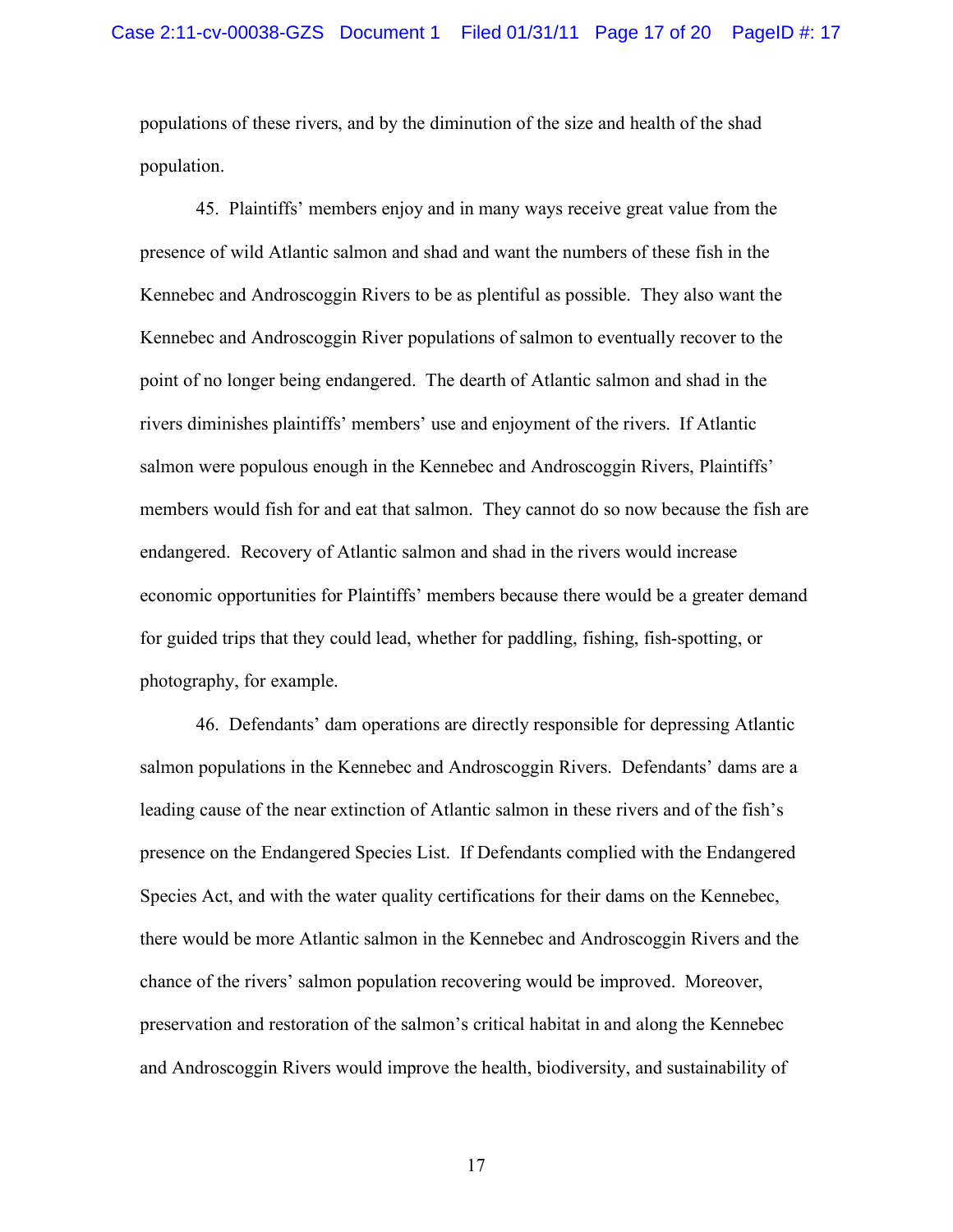these natural areas in which Plaintiffs' members have recreational, aesthetic, and economic interests. In addition, if Defendants complied with the water quality certifications for their dams on the Kennebec, there would be more shad in the Kennebec River and the chance of the river's shad population recovering would be improved.

# **DEFENDANTS CAN ACHIEVE COMPLIANCE WITH THE ESA AND THEIR CWA WATER QUALITY CERTIFICATIONS IN A MANNER THAT IS CONSISTENT WITH THE TERMS OF THEIR FERC LICENSES**

47. Paragraphs 48 through 51 apply to both Counts I and II.

48. Relief in this case can be fashioned in a manner that is consistent with the FERC licenses issued for the operation of Defendants' dams.

49. Since the CWA water quality certifications are part of the FERC licenses for the three Kennebec River dams, compliance with the certifications' ban on the passage of adult salmon and adult shad through the dams' turbines is *required* by the FERC licenses.

50. Moreover, there are a number of ways for Defendants to comply with their Kennebec water quality certifications and reduce their unlawful "take" of salmon in a manner consistent with the continued operation of these dams under the provisions of their FERC licenses. For example, Defendants can stop their turbines during salmon migration season to prevent the fish from swimming into the spinning turbine blades. This can be done without having to modify the FERC licenses for any of these dams. In fact, other dam owners stop their turbines in order to provide safe passage for migrating fish.

51. Defendants can also be ordered to apply for an incidental take permit under the ESA. Development of a "habitat conservation plan" ("HCP") to protect endangered species is a key component of an ITP application. Defendants have indicated they intend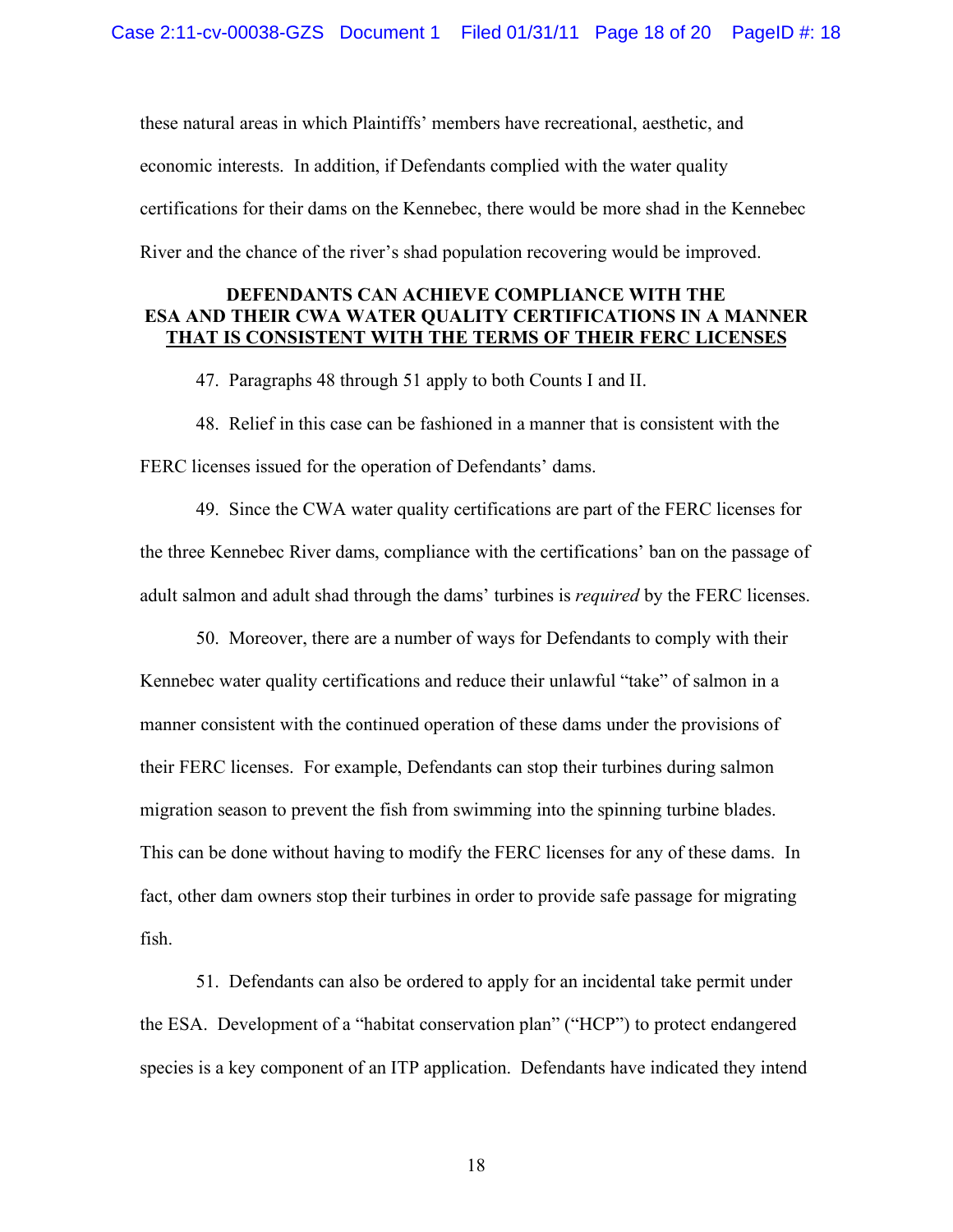to apply for an ITP, but they take the position that there is no deadline by which they must complete the HCP or apply for the ITP. Given, among other things, (a) Defendants' ongoing unlawful take of endangered Kennebec and Androscoggin River Atlantic salmon, (b) the dire condition of these Atlantic salmon populations and the risk that the fish will soon become extinct, and (c) Defendants' failure to take meaningful steps to protect salmon, despite years of warning that the ESA listing was forthcoming, Plaintiffs believe Defendants must be put on an enforceable schedule for submitting their ITP applications. Such an order would have no effect on Defendants' ability to operate in a manner consistent with their FERC licenses.

#### **REFLIEF REQUESTED**

Plaintiffs request that this Court:

a. Declare Defendants to be violating the take prohibition of the Endangered Species Act at their dams on the Kennebec and Androscoggin Rivers;

b. Declare Defendants to be violating their Clean Water Act water quality certifications for their dams on the Kennebec River;

c. For the Kennebec River dams, order Defendants to comply with the water quality certification provisions that prohibit passing adult Atlantic salmon and adult shad through turbines without first demonstrating, through site-specific quantitative studies designed and conducted in consultation with resource agencies, that turbine passage will not result in significant injury and/or mortality (immediate or delayed);

d. Order Defendants to apply for an ITP according to a specified schedule, and to (1) prevent Atlantic salmon from swimming into operating turbines at their dams on the Kennebec and Androscoggin Rivers unless authorized by an ITP or ITS and (2)